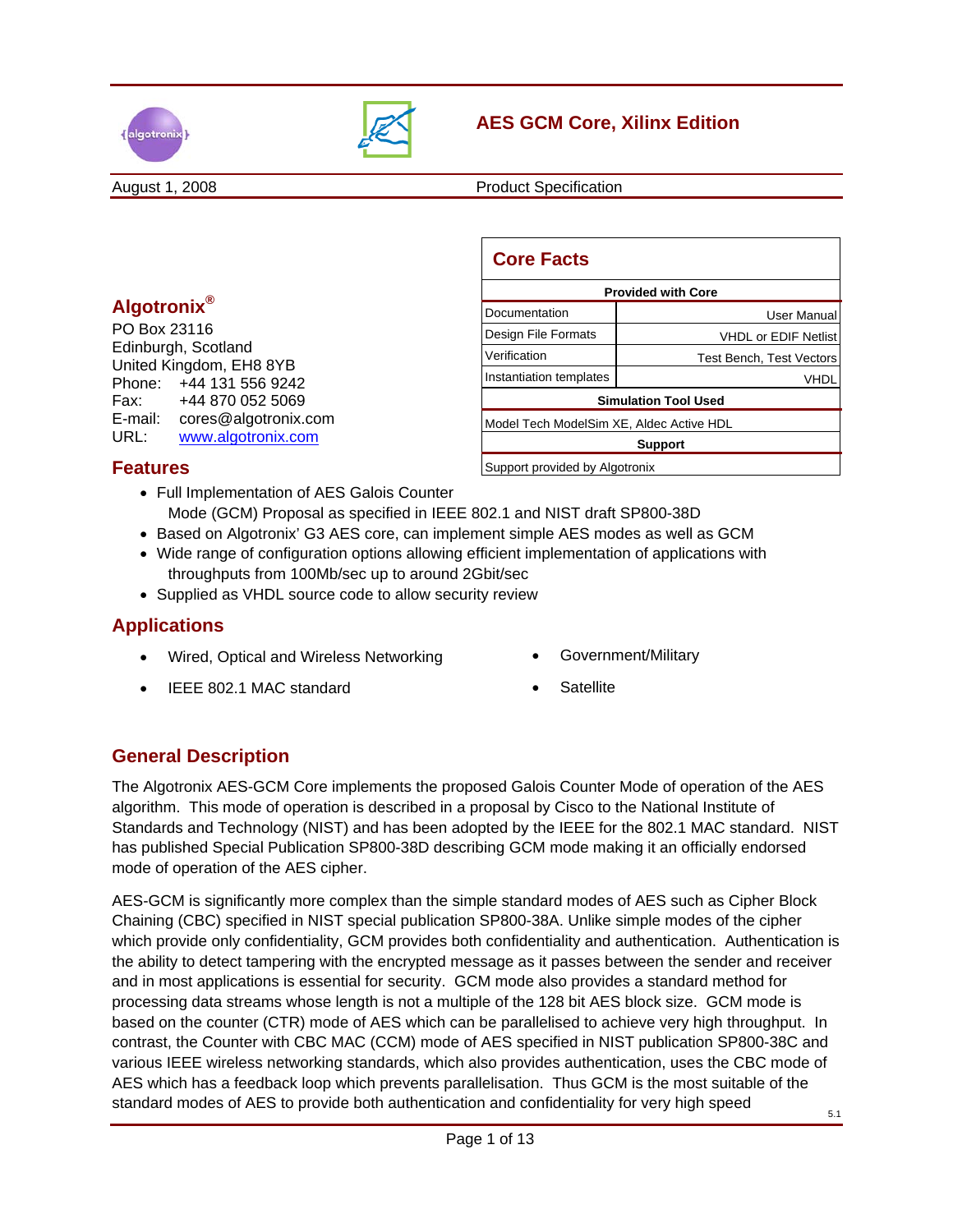networks. A further advantage of AES-GCM is that it can operate 'on-line' processing information as it arrives, AES-CCM by contrast needs to know the length of the packet to be processed before processing begins which may require storing the packet before starting to encrypt it.

The Algotronix GCM core is an 'add-on' to the G3 AES core and uses the G3 core to implement the AES part of the AES-GCM algorithm with all standard key sizes (128, 192 or 256 bits). The GCM code extends G3 by providing a lookup table based 128 bit Galois Field multiplier to implement the Galois hashing function and the additional control circuitry to implement the AES-GCM protocol. The GCM core implements the complete set of functionality from the GCM proposal including Additional Authenticated Data (AAD). AAD is passed through the hash function in AES-GCM so that any unauthorised changes to the authenticated data can be detected but is not encrypted. The Algotronix GCM core is designed to minimise the latency associated with changing keys at the beginning of new GCM packets making its throughput less sensitive to GCM packet size.

The core is supplied with a testbench which implements the complete set of vectors from the GCM proposal. The testbench also includes a set of several thousand random test vectors generated from a software implementation of GCM. These additional vectors have randomly chosen IV, AAD and text lengths and cover several important 'corner' cases not included in the vectors in the GCM proposal. The comprehensive testbench for the G3 core can be used to verify the AES functionality. The GCM testbench operates in regression mode to verify any changes you may make to the source code.

The Algotronix AES-GCM core is supplied as VHDL source code and can be configured using a number of VHDL generic parameters to select only those features which are required in order to conserve area. The core can be configured as Encryptor, Decryptor or Encryptor/Decryptor and the maximum key length can also be selected. The core provides hardware key schedule generation.

The AES-GCM core also optionally provides access to the internal AES-G3 core to implement standard AES modes (ECB, CBC, OFB, CTR, CFB).

This level of flexibility makes it easy to experiment with area/performance/functionality tradeoffs and makes it highly likely that the core will be useful in multiple projects.

 The AES core is an easy to use fully synchronous design with a single clock and an enable signal to allow the core to be started and stopped on a clock cycle by clock cycle basis to match up with external data sources. The core has been designed for efficiency in modern FPGAs and makes full use of FPGA specific features such as dual port memory blocks.

| Family                                                                                    | <b>Example Device</b> | Fmax<br>(MHz) | Slices <sup>1</sup> | IOB <sup>2</sup> | GCLK <sup>2</sup> | <b>BRAM</b> | <b>MULT/</b><br>DSP48 | <b>DCM</b> | <b>Throughput</b><br>(MBit/sec) | Design<br>Tools |
|-------------------------------------------------------------------------------------------|-----------------------|---------------|---------------------|------------------|-------------------|-------------|-----------------------|------------|---------------------------------|-----------------|
| Low Area – 16 bit data path, Encrypt only, 128 bit key                                    |                       |               |                     |                  |                   |             |                       |            |                                 |                 |
| Spartan-3E™                                                                               | XC3S250E-5            | 100           | 1696                | 78               |                   | 2           | 0                     | 0          | 100                             | <b>ISE 10.1</b> |
| Medium Area – 32 bit data path, Encrypt only, 128 bit key                                 |                       |               |                     |                  |                   |             |                       |            |                                 |                 |
| Spartan-3E™                                                                               | XC3S250E-5            | 90            | 1695                | 126              |                   | 4           | 0                     | 0          | 180                             | <b>ISE 10.1</b> |
| Medium Area, additional capabilities - 64 bit data path, Encrypt and Decrypt, 256 bit key |                       |               |                     |                  |                   |             |                       |            |                                 |                 |
| Spartan-3E™                                                                               | IXC3S12000E-5         | 74            | 2854                | 222              |                   | 6           | 0                     | 0          | 338                             | <b>ISE 10.1</b> |
| High Performance – 128 bit data path, Encrypt only, 128 bit key                           |                       |               |                     |                  |                   |             |                       |            |                                 |                 |
| Virtex- $4TM$                                                                             | XC4VLX40-12           | 133           | 3362                | 412              |                   | 10          | 0                     | 0          | 1700                            | <b>ISE 10.1</b> |
| Virtex-5™                                                                                 | XC5VLX50-3            | 148           | 1602                | 412              |                   | $5^3$       | 0                     | 0          | 1920                            | <b>ISE 10.1</b> |
| Notor:                                                                                    |                       |               |                     |                  |                   |             |                       |            |                                 |                 |

#### **Table 1: Example Implementation Statistics for GCM, 'Push Button' flow with Fmax specified by clock constraint**

Notes: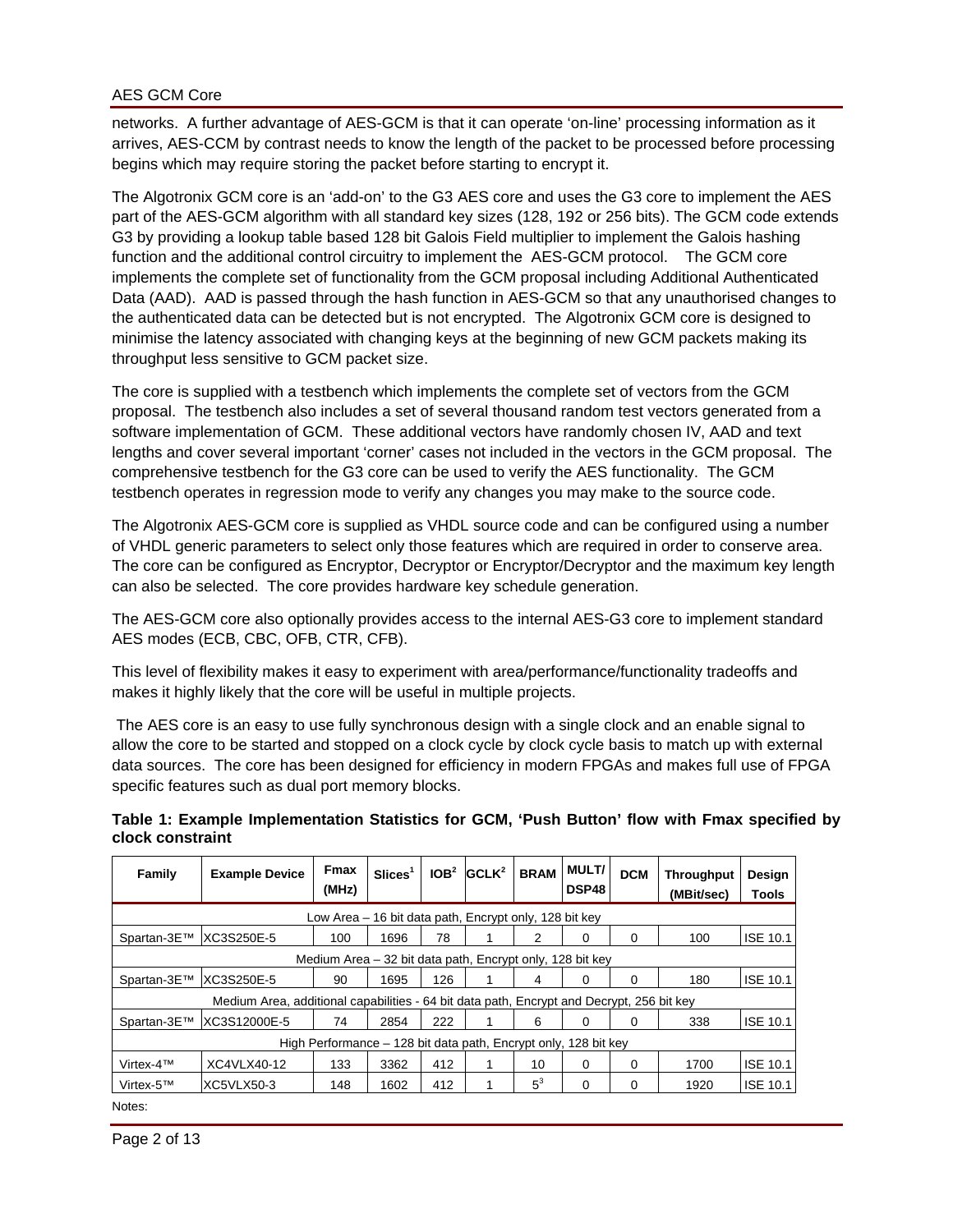1) Actual slice count dependent on percentage of unrelated logic – see Mapping Report File for details

2) IOB count when all core I/Os and clocks are routed off-chip, which is **not** the intended usage. The core interface is designed to provide flexibility inside a larger FPGA design. GClk signal is normally shared with user's design.

3) Virtex 5 RAM blocks contain two 18K RAMs and are approximately twice the capacity of those in the other FPGA families.

## **Functional Description**

The main functional blocks as shown in Figure 1 .

### **AES-G3**

This block implements the ECB mode of the AES Algorithm for use by GCM. Although GCM is described as using AES in counter (CTR) mode it requires specific capabilities from the counter implementation which are not available in standard AES counter mode therefore it is built on the G3 implementation of ECB with its own customised implementation of the counter rather than using the G3 implementation of CTR mode. The GCM core can be configured to provide access to the internal AES-G3 core to provide standard AES modes as well as GCM.

### **GF Multiply**

The GCM algorithm requires a 128 bit x 128 bit Galois Field (GF) multiply operation for each AES encryption. The Algotronix core provides a highly configurable GF multiplier with parameterisable data path width and digit size. Data path width is selected to match that chosen for the AES unit and the digit size is chosen to match the Galois Field multiply throughput with the throughput of the AES core. Wide digit sizes require more area but compute the multiply in fewer clock cycles. The Algotronix implementation of the GF multiplier was chosen to minimise latency following a change of cryptographic key so that the core can efficiently support minimum sized packets with a potential key change on each packet.

### **GCM Mode Logic**

This block contains the datapaths required to route data between the various computational units within the core under the control of the GCM-Control block.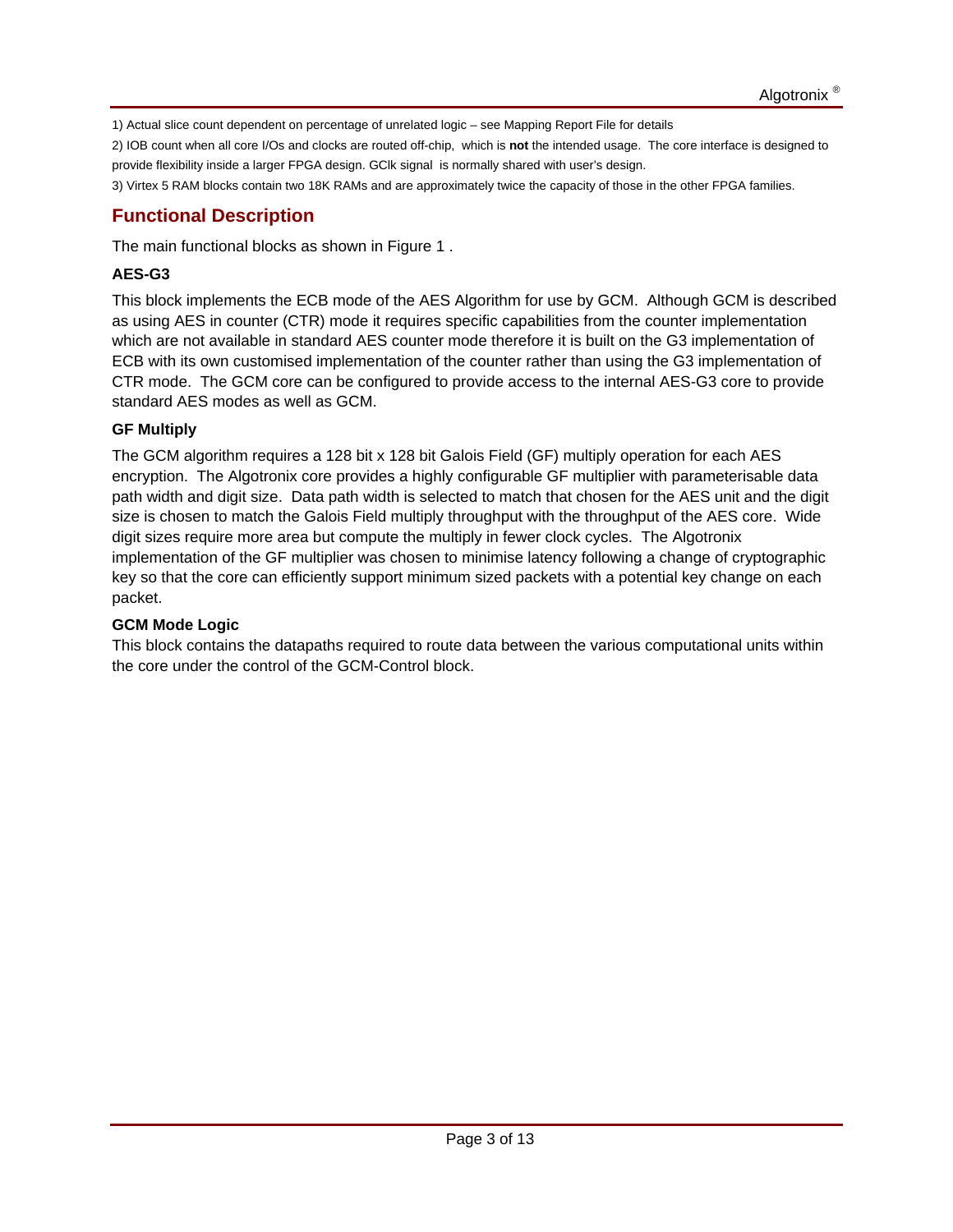

#### **Figure 1, AES-GCM Core Block Diagram**

## **Compilation Options**

The core can be configured easily using a set of VHDL generic parameters. Normally, it is unnecessary for users to modify the design source code although the code is supplied and they are free to do so if they wish. Algotronix can also customise the core as a service for users with particular requirements which are not met by the standard product.

- **Cipher function** specifies whether an Encryptor, Decryptor or Encryptor/Decryptor is required. In the case of GCM there is little area advantage to specifying Encryptor or Decryptor rather than the more general Encryptor/Decryptor.
- **Max\_Crypt\_Size** specifies the maximum key length the core should implement. The user can select any key length up to and including this maximum during operation using the key\_length signal. For example, if **Max\_Crypt\_Size** is aes256 then the core would deal with 256, 192 and 128 bit keys. Longer key sizes require additional processing rounds in the AES algorithm and may increase overall processing time (if the increased AES processing time becomes larger than the processing time for the GCM part of the algorithm). There is also a small area advantage to specifying a shorter maximum key lengths.
- **Data\_Path\_Width**  Width of the data path within the AES-GCM core and the external buses supplying input and output data to the core. Data path widths of 128, 64, 32 and 16 bits are supported. Wider data path widths require significantly more area but offer a near linear reduction in the number of clock cycles required to process data i.e. with a 128 bit data path the core will require about half the number of clock cycles to process a particular GCM block it would with 64 bit datapath. Scaling is not completely linear because there are a small number of overhead cycles which are independent of data path width. Maximum clock frequency is also generally lower in designs with wide data paths because wire lengths are increased.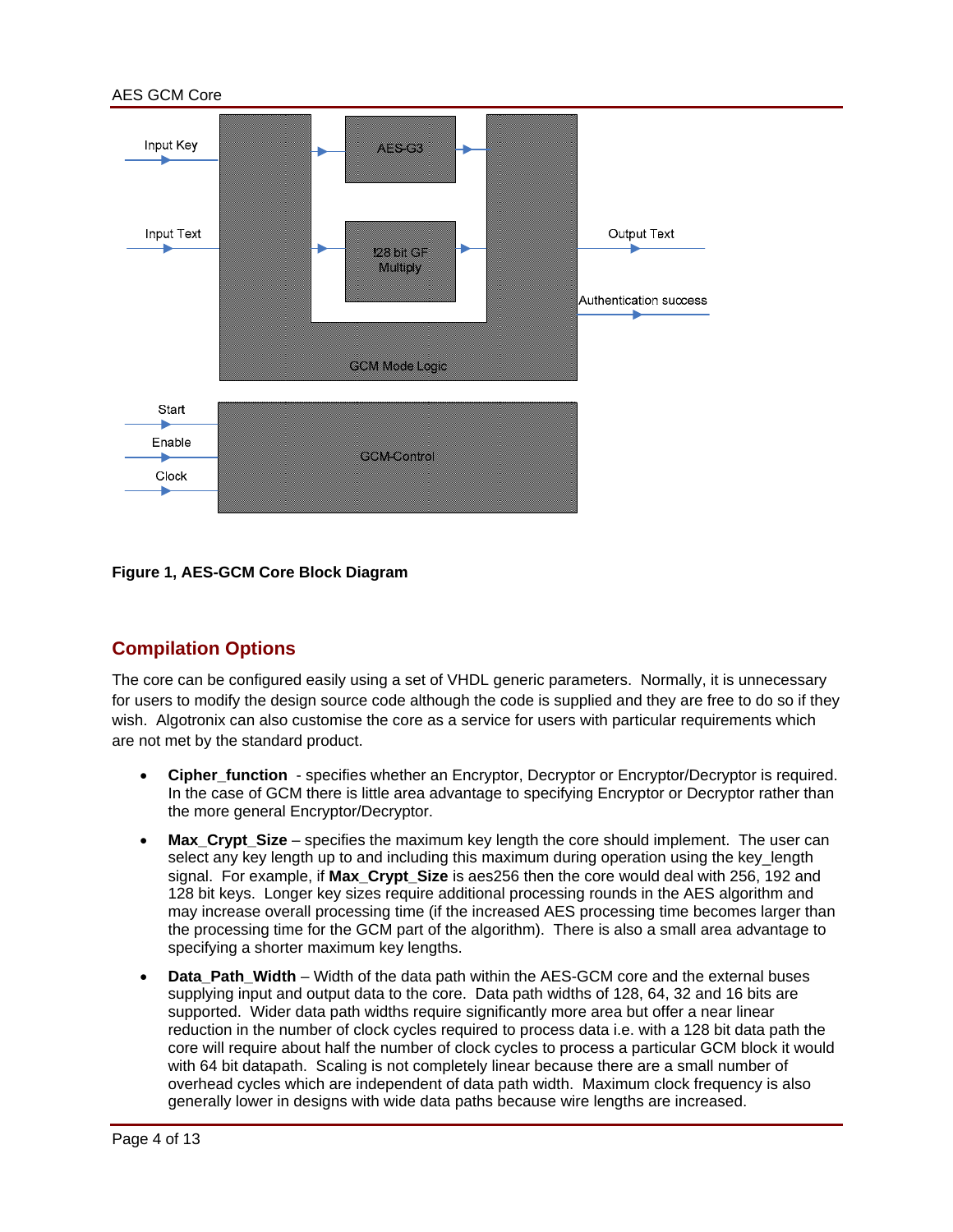- **CTR\_Mode\_Counter\_Width**  Length of the counter used for the AES-CTR component of the GCM algorithm in bits. This is usually 32 bits which matches with the 96 bit IV which is normally used in AES-GCM. This parameter is also specifies the counter width to be used when CTR mode is specified as an additional simple AES mode (see the description of the **Omit Simple AES Modes** generic parameter below).
- **Assume\_Fixed\_96\_Bit\_IV**  This parameter specifies that the user supplied IV will always be exactly 96 bits long. A fixed 96 bit IV is specified in some standards which make use of AES-GCM even though the GCM standard itself allows more flexibility. When it is known that the IV will always be 96 bits the core can eliminate some circuitry which could save some area and increase performance in some cases. This generic parameter is ignored by the present core design but will be used in future releases.
- **Digit Width This parameter specifies the size of the digit used in the GF multiplier. With a 128** bit data path width it takes 128/**digit\_width** operations to calculate the GF multiplier product - so wider digits reduce the number of clock cycles per multiply. The number of clock cycles also depends on the **data\_path\_width** – with a 32 bit data path width it takes 4 word operations per 128 bit block. So an 8 bit digit size with a 32 bit data path results in  $(128/8)^*$ 4 = 64 clock cycles per multiply. In contrast a 64 bit digit size with a 128 bit data path width would compute the multiply in 2 clock cycles. Longer digit sizes require substantially more area than short digit sizes and can have longer combinational delays resulting in reduced clock frequency. The general goal is to choose the digit width so that throughput through the GF multiplier balances with throughput through the AES core. There is no advantage to having the GF multiplier run faster than the AES core can provide data or to have the AES core provide data faster than the GF multiplier can process it. **Digit\_Width** cannot exceed **data\_path\_width**. Possible values for digit width are 8, 16, 32, 64 and 128 bits.
- **Force output low until valid** When true the AES core will hold the output text bus low at all times when valid output data is not present. When this signal is false the circuitry to hold the output zero will be omitted, saving some area. In this case the core output 'output text' will show the values at intermediate rounds of the cipher as well as the final round. This data is not fully encrypted and, if available to an attacker, could compromise security of both the key and data. Therefore, this parameter should only be set to false if the user design which contains the core can guarantee that an attacker will not be able to monitor the core output directly. The circuits which provide this function are on the critical timing path and require some additional area so in designs which stress area or performance and in which it is certain there is no security problem with partially encrypted values appearing on the core output this parameter should be set to false.
- **Optimise for area** When true the AES core calculates the keyschedule using the AES G3 core's KC\_OFFLINE option. This shares block RAM between the keyschedule unit and the main encryption datapath to save area. As a consequence the keyschedule calculation must be complete before data processing begins and there is increased per-packet latency, throughput once data processing begins is not affected. In the future additional area/performance tradeoffs may be triggered by setting this parameter to true.
- **Omit Simple AES Mode Operation** When false the GCM core provides access to the G3 AES core contained within it to implement standard AES modes. The Omit Mode array is used to determine which standard modes are provided. The Initial Value (IV) for the standard AES modes is loaded over the input\_text bus before the key rather than over a separate IV port as on the G3 core.
- **Omit Mode This array is only significant when <b>Omit Simple AES Mode Operation** is false. The array specifies which of the AES simple modes should be implemented. Since the G3 core is used with an ONLINE keyschedule (see the G3 core data sheet for more information on ONLINE and OFFLINE keyschedule calculations) inside GCM, the standard ECB and CBC modes cannot implement decryption operations although ECB and CBC encrypt is available. All other modes offer full functionality. This restriction can be removed on request but will result in additional latency in GCM mode for keyschedule calculation.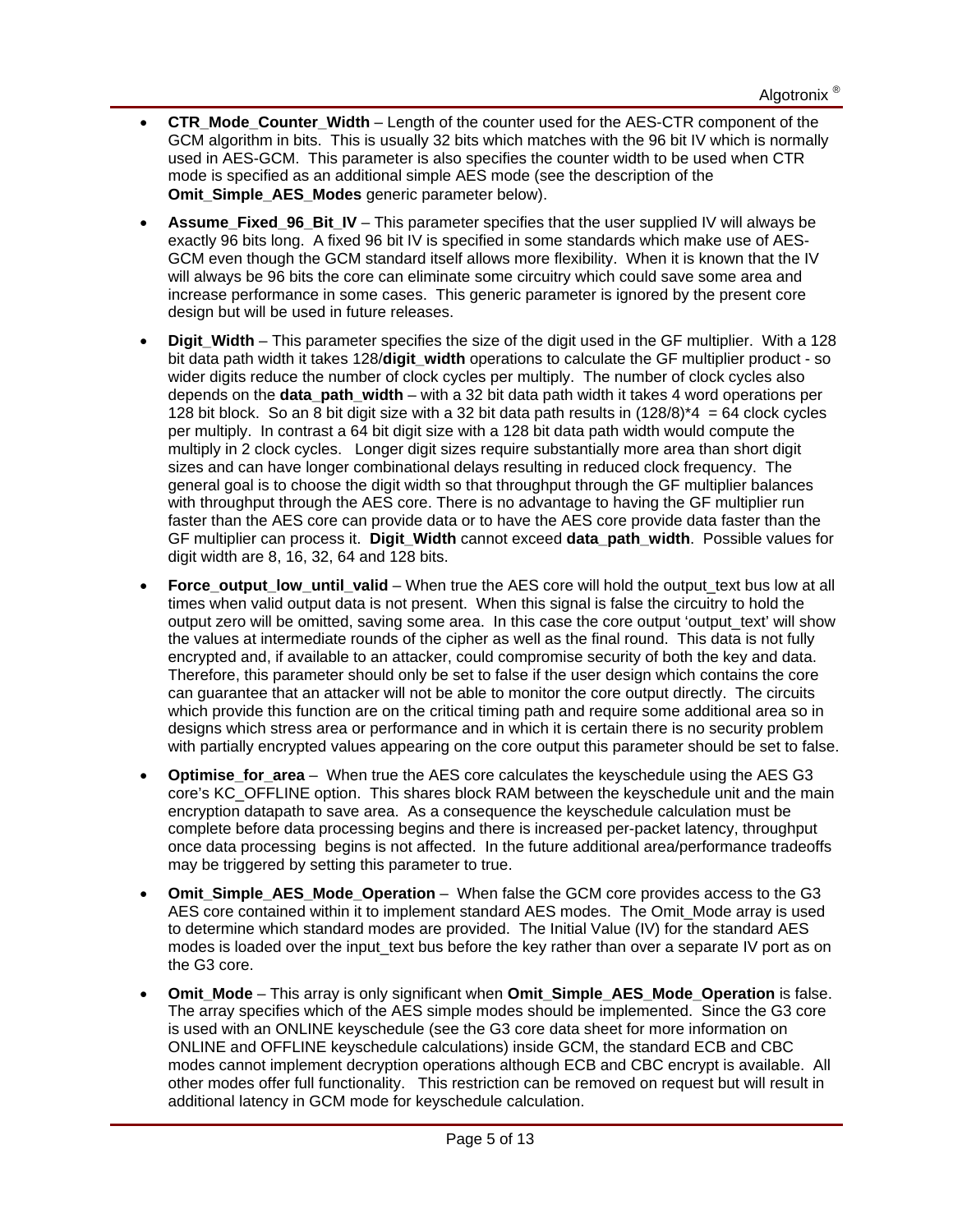- **Generate Advanced Output Valid** The advanced output valid signal gives a one AES block (i.e. 1 clock cycle with a 128 bit data path width, or 4 clock cycle with a 32 bit data path) warning that the GCM core will wish to output data. The user design can then take the core's enable signal low if it is unable to accept this data. The GCM protocol makes it difficult to determine in advance when the core will output data so this functionality is provided by delaying the generated output data inside the core and thus increases latency and requires additional area. Therefore it is recommended that **Generate\_Advanced\_Output\_Valid** is set to false unless the advanced\_output\_valid signal is absolutely required.
- **Target\_Device** In the Xilinx edition of the GCM core only Xilinx FPGAs are supported and target device must be set to 'xilinx'.

### **Core I/O Signals**

The core signal I/O have not been fixed to specific FPGA device pins to provide flexibility for interfacing with user logic. Descriptions of all signal I/O are provided in Table 2.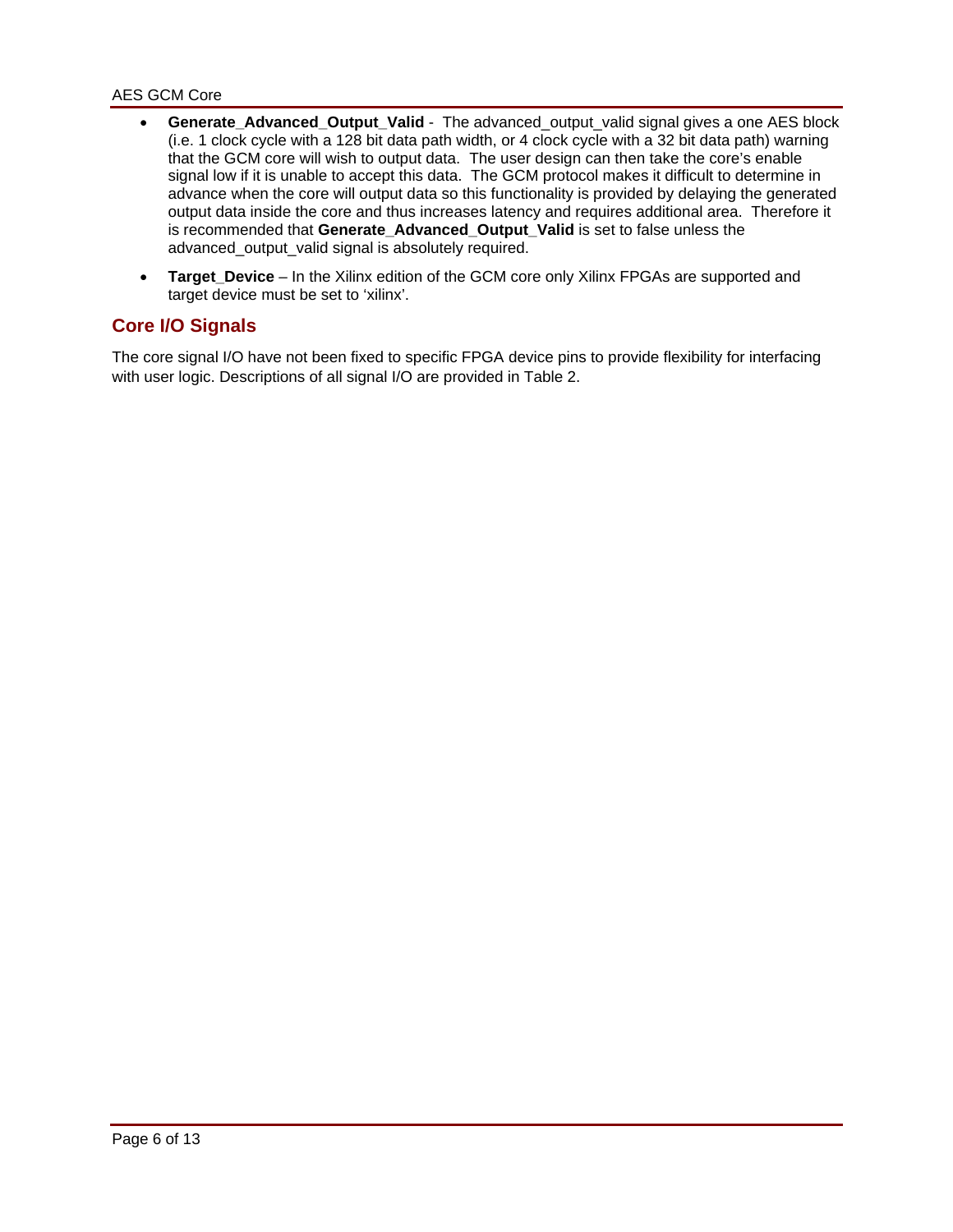| Signal                              | Signal<br><b>Direction</b> | <b>Description</b>                                                                                                                                                                                                                                                                                                                                                                                                                                           |  |
|-------------------------------------|----------------------------|--------------------------------------------------------------------------------------------------------------------------------------------------------------------------------------------------------------------------------------------------------------------------------------------------------------------------------------------------------------------------------------------------------------------------------------------------------------|--|
| clock                               | input                      | Clock – active on rising edge                                                                                                                                                                                                                                                                                                                                                                                                                                |  |
| clear                               | input                      | Synchronous clear of controller state and most registers (Some shift registers do<br>not use clear to allow a more area efficient implementation). Normally not used<br>and tied to constant '0' so that synthesis will optimize the associated circuitry out<br>to save area. See comment on 'reset' signal.                                                                                                                                                |  |
| reset                               | input                      | Asynchronous reset - active high. Usually connected to FPGA global reset.<br>Synthesis options can be used to convert this to a synchronous reset - on Xilinx<br>this normally provides better area and performance than an asynchronous clear.<br>If reset is made synchronous the separate synchronous clear signal on the<br>AES-GCM core is redundant and can be tied to '0'.                                                                            |  |
| enable                              | input                      | Module clock enable $-0$ : module is inactive, 1: module runs. This signal can be<br>used for flow control to pause the core when the system is not ready to supply or<br>to accept data.                                                                                                                                                                                                                                                                    |  |
| key_length                          | input                      | Specifies the length of the key that is being used - 128, 192 or 256 bits. See<br>also the key_datapath_size compilation option. Only keys up to the size<br>specified in key_datapath_size may be selected e.g. if key_datapath_size<br>generates hardware for a 192 bit key then KeyLength may be 128 or 192 bits but<br>not 256 bits.                                                                                                                     |  |
| use GCM mode                        | input                      | Specifies whether the core should implement GCM or the simple AES mode<br>specified by aes_core_simple_mode. '1' selects GCM. This signal is only<br>significant when the generic parameter Omit_AES_Simple_Mode_Operation =<br>false.                                                                                                                                                                                                                       |  |
| aes_core_simple_mode                | input                      | Specifies the simple mode of AES to be implemented. This signal selects<br>between the available mode options compiled into the hardware. The<br>compilation parameter array omit_mode specifies which mode logic is compiled<br>into the core and is available for selection.                                                                                                                                                                               |  |
| do_encrypt                          | input                      | Specifies whether the core should operate in Encrypt or Decrypt mode. This<br>input is only significant if the compilation option cipher_function is set to<br>EncryptDecrypt i.e. hardware for both encryption and decryption has been<br>included.                                                                                                                                                                                                         |  |
| start                               | input                      | Starts a new block of encryption operations. The key and the control signals<br>KeyLength and Do_Encrypt are sampled and these parameters are fixed for the<br>next block of operations. The key is assumed to have changed and the hash key<br>H required by the GCM algorithm is recalculated.                                                                                                                                                             |  |
| input_text_kind[1:0]                | input                      | Specifies whether the current 128 bit block of input text is an Initial value<br>(TEXT_IV), additional authenticated data (TEXT_AAD), plaintext/ciphertext for<br>encryption or decryption (TEXT_TEXT) a marker indicating the end of the<br>plaintext/ciphertext data stream (TEXT_FINISHED)) or an authentication tag to<br>be checked (TEXT_TAG). TEXT_TAG only occurs on the input in decryption.                                                        |  |
| input_text_width[4:0]               | input                      | Specifies the number of bytes in the current 128 bit block which are actually<br>used. In GCM more significant bits are filled first $-$ so on a partial block it is the<br>least significant bits which will be empty. Unlike the simpler modes of AES, GCM<br>can deal with data streams which are not a multiple of 128 bits. All 128 bits will<br>be used on every block except the last block in a stream of IV, AAD or TEXT<br>blocks to be processed. |  |
| input_text<br>[data_path_width-1:0] | input                      | Data input. Width is set by the data_path_width generic parameter. With<br>narrower bus widths multiple clock cycles are required to transfer a 128 bit block<br>of text. The most significant word is transferred first.                                                                                                                                                                                                                                    |  |
| load_text                           | output                     | Load flag – high when input_text is being loaded. The user may bring enable<br>low during the clock cycle when load_text = 1 if the external system is not ready<br>to provide more input text.                                                                                                                                                                                                                                                              |  |
| load_key                            | output                     | Load flag – high when the key is being loaded.                                                                                                                                                                                                                                                                                                                                                                                                               |  |
| output_valid                        | output                     | Valid flag – high when output_text is valid.                                                                                                                                                                                                                                                                                                                                                                                                                 |  |
| advanced_output_valid               | output                     | High on the AES round immediately preceding output_valid. The number of                                                                                                                                                                                                                                                                                                                                                                                      |  |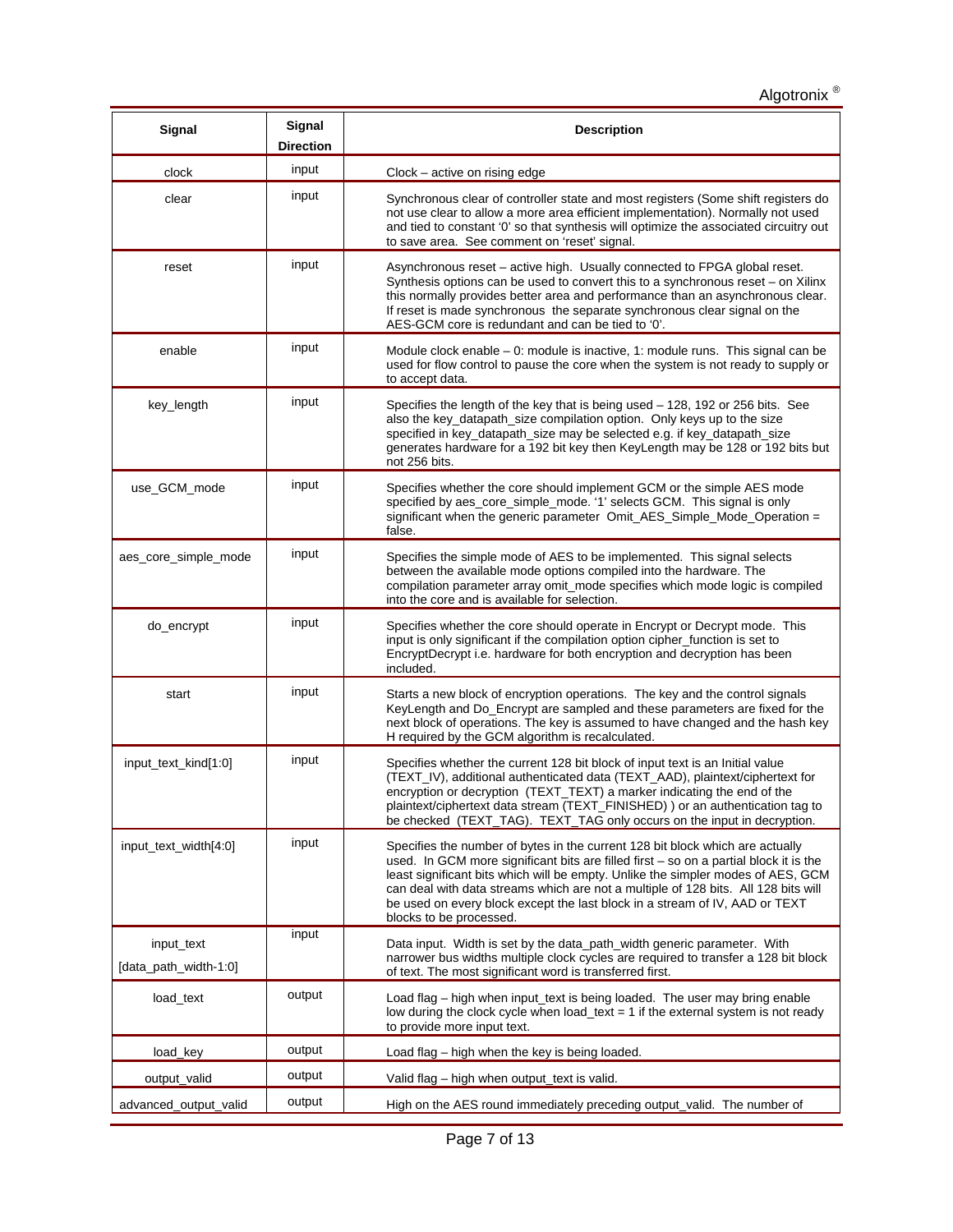|                                                       |        | clock cycles per round depends on the internal data bus width - with a 128 bit<br>databus this signal will go high for a single clock cycle. This signal gives<br>advanced warning that the core is about to input and output data and can be<br>used for flow-control. External circuitry can stop the core using the enable signal<br>until the system is ready to provide new input data and accept output data.<br>Advanced_output_valid is only generated when the generic parameter<br>generate advanced output valid is true - see the comments on this generic<br>parameter. |
|-------------------------------------------------------|--------|--------------------------------------------------------------------------------------------------------------------------------------------------------------------------------------------------------------------------------------------------------------------------------------------------------------------------------------------------------------------------------------------------------------------------------------------------------------------------------------------------------------------------------------------------------------------------------------|
| output_text_kind                                      | output | Specifies whether the current 128 bit block of output text is an Initial value<br>(TEXT_IV), additional authenticated data (TEXT_AAD), plaintext/ciphertext for<br>encryption or decryption (TEXT_TEXT a marker indicating the end of the<br>plaintext/ciphertext data stream (TEXT_FINISHED)) or a calculated<br>authentication tag (TEXT_TAG). The calculated tag will appear on the output in<br>both encrypt and decrypt operations.                                                                                                                                             |
| output_text_width[4:0]                                | input  | Specifies the number of bytes in the current 128 bit block which are actually<br>used. Unlike the simpler modes of AES, GCM can deal with data streams which<br>are not a multiple of 128 bits. All 128 bits will be used on every block except the<br>last block in a stream of IV, AAD or TEXT blocks.                                                                                                                                                                                                                                                                             |
| output_text<br>[data_path_width-1:0]                  | output | Data output: in the current version of the core this bus is 128 bits wide and the<br>128 bit block of text is transmitted in a single clock cycle.                                                                                                                                                                                                                                                                                                                                                                                                                                   |
| input_key<br>keyschedule_data_path_<br>width- $1:0$ ] | input  | Bus to input the key for the AES encryptor. It may take multiple clock cycles to<br>load the 256, 192 or 128 bit key over the bus. The most significant data word is<br>transferred first. In the case of a 128 bit input key bus and 192 bit key only the<br>most significant 64 bits on the input_key bus are used on the second clock cycle.                                                                                                                                                                                                                                      |
|                                                       |        | This bus is the same width as the input_text bus and may be connected directly<br>to input_text to save pins since the two busses never transfer data in the same<br>clock cycle. This approach is particularly valuable when the buses are 128 bits<br>wide.                                                                                                                                                                                                                                                                                                                        |
| authentication_success                                | output | On decrypt indicates whether the hash function has successfully authenticated<br>the data stream. This signal is valid on the clock cycle following the cycle with<br>output_valid = '1' and output_text_kind = GCM_TAG.                                                                                                                                                                                                                                                                                                                                                             |

#### **Table 2: Core I/O Signals.**

## **Description of Operation**

Processing a packet of GCM data is initiated by pulsing the start signal high for one clock cycle. The control signals which set the operating mode of the core for this packet must be valid at this time: do\_encrypt, key\_length, use\_gcm\_mode, aes\_core\_simple\_mode. Some of these signals are latched internally during start and changes during period while the core is processing data will have no effect.

In this description the sequence of activity is described but the number of clock cycles between phases of activity is generally not documented. The user circuit should synchronise to the GCM core using the load\_text, load\_key and output\_valid signals rather than by assuming a set number of clock cycles between various operations. Future updates to the core may have slightly different delays between phases as a consequence of changes to improve latency and/or throughput.

#### **Simple AES Mode**

If the core has been instructed to implement a simple AES operation (use gcm mode  $= 0$ , and the compilation generic parameter provide\_simple\_mode\_operation is true) then the core will carry out the following sequence of operations: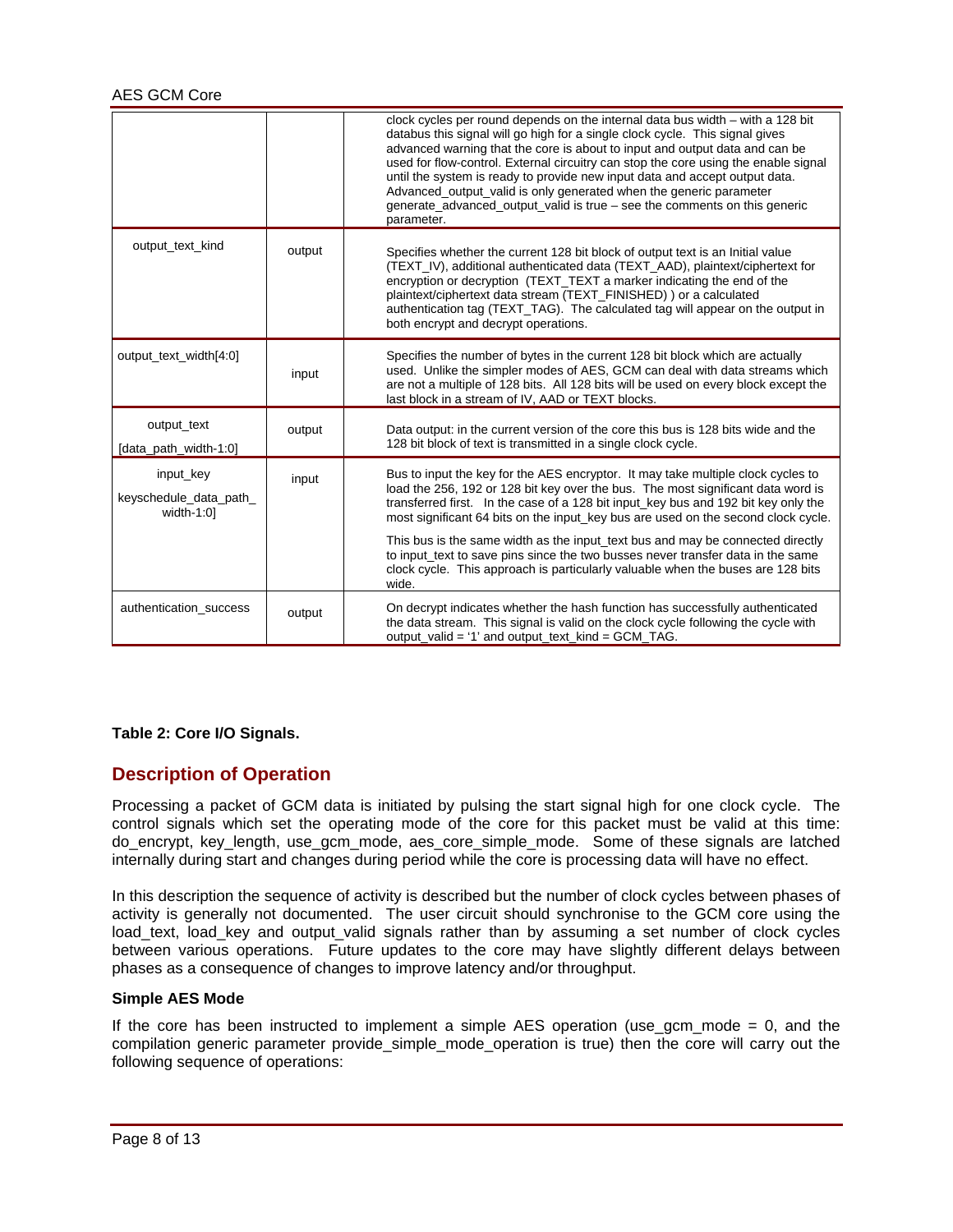- 1. load\_text will be brought high and the 128 bit Initial Value (IV) for the simple AES operation will be loaded over the input text bus. This may take multiple clock cycles depending on the data path width parameter which sets the input bus width.
- **2.** load key will be brought high and the 128, 192 or 256 bit key value will be loaded over the input\_key bus. Again, this may require multiple clock cycles.
- **3.** load\_text will be brought high and the first 128 bit text (plaintext or ciphertext depending on whether an encryption or decryption operation was specified) will be loaded over input text.
- **4.** The AES core will carry out the encryption operation. This will take a variable number of clock cycles depending on the key length and data path width.
- **5.** The AES core will bring load text and output valid high and will simultaneously output the newly processed 128 bit block of plaintext/ciphertext using the output\_text bus and input the next text block for processing using the input\_text bus.
- **6.** The core will process the new data and loop back to step 5 to output the results and input the next block.

In simple AES mode the GCM core is providing direct access to the G3 AES core within it and the timing, apart from the loading of IV over the input\_text bus before the operation starts is the same as for G3 AES. GCM signals such as input text kind are not significant in this mode and the special value GCM\_TEXT\_FINISHED is not used to indicate the end of the data stream. Instead, the core will continue to process a stream of data with the same key until the start signal is brought high again. As with AES G3, flow control is achieved by setting enable  $= 0$  when the core indicates using the load text and output valid signals that it wishes to carry out a data transfer and the external circuitry is not ready.

#### **GCM Operation**

This section describes operation of the core when implementing the AES-GCM mode. In this configuration there is a single encryptor and data\_path\_width may be 16, 32, 64 or 128 bits. Code to provide multiple AES encryptors for even higher throughput can be supplied on request but is not included in the standard product. A more detailed description with timing diagrams is provided in the "Getting Started with the AES-GCM core" application note.

As with simple mode, operation is triggered by the start signal being brought high for one clock cycle. The core then carries out the following sequence of operations.

- 1. load\_key is brought high and the AES key is loaded. This may take multiple clock cycles depending on data path width and key length.
- 2. The AES unit is used to encrypt the constant value 0 with the key to calculate the hash key H and the Galois Field (GF) multiplier is initialised. This stage must complete before any further activity is started because subsequent stages involve using the GF multiplier to compute hash values and require H. The number of clock cycles to perform this AES encryption depends on the data\_path\_width and the key length and can be significant.
- 3. The load text signal is brought high and the first word of the IV is loaded. There must always be IV data in a valid GCM packet. The IV is supplied over the input\_text bus, the input\_text\_width signal specifies how many bytes of the IV are valid and the input\_text\_kind signal must indicate TEXT IV. If the IV is exactly 96 bits long (as determined by the input text width signal) then it is immediately loaded into the IV register. If it is less than 96 bits long it is processed using the GF multiplier to create a 128 bit hash value. This processing can take many clock cycles depending on how the GF multiplier is configured (data\_path\_width and digit\_size).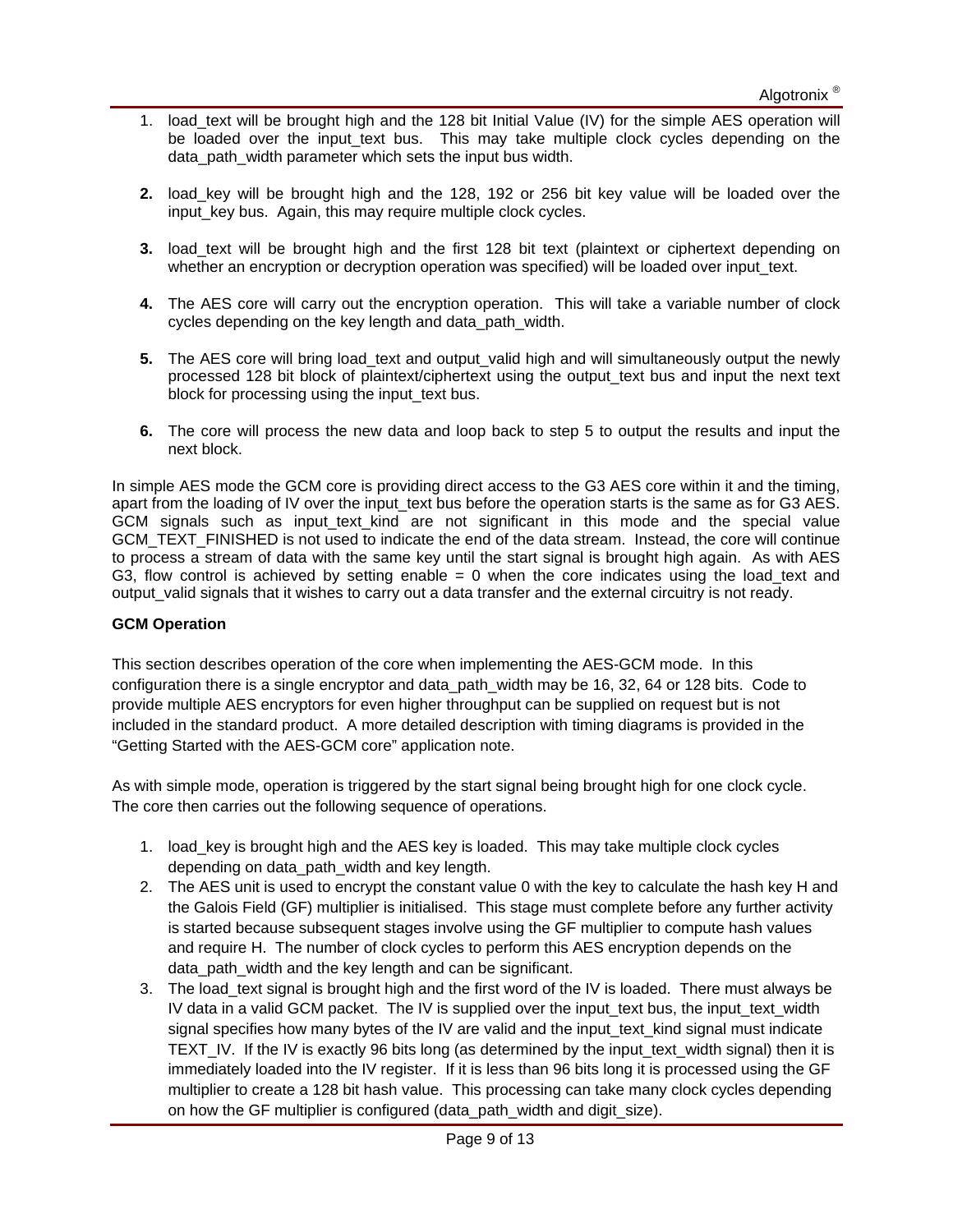- 4. If the initial block of IV was 128 bits long then it is processed using the GF multiply unit and the core goes on to load possible subsequent words of IV data. The core continues to load blocks of IV (setting load text = 1) until it receives a text block whose type is not TEXT IV. Each block is processed with the GF multiplier as it is loaded and added into the running hash computation.
- 5. If the IV was not 96 bits long and is being calculated using the GHASH algorithm the final component processed by the GF multiplier and included in the GHASH value is the length of the IV in bytes. Thus where there are n, 128 bit blocks of IV (with the last block possibly not complete) it takes n+1 GF multiply operations to compute the GHASH algorithm and determine the final IV. This makes the processing latency for non-96 bit IVs substantially higher than for 96 bit IVs.
- 6. At this point the core has loaded and processed the IV and also has loaded the next block of input text. If the packet includes an AAD the next block will have type TEXT\_AAD. If there is no AAD but there is text to be processed it will have type TEXT\_TEXT, otherwise if the packet is empty it will have type TEXT\_FINISHED. Packets with no AAD, no text, or neither text nor AAD are legal in GCM and are handled correctly by the core.
- 7. The core now moves on to process the AAD (if an AAD is present in the GCM packet). Blocks of AAD text are loaded and processed by the GF multiplier until a block whose type is GCM\_TEXT or GCM\_FINISHED is loaded. Each block of AAD is also passed through to the GCM core output with a delay of one block (i.e. one clock cycle with a 128 bit data bus, 4 clock cycles with a 32 bit data bus). The final block of AAD may be incomplete as indicated by the input text width signal. If the non-AAD block which terminates the AAD is of type TEXT\_TEXT the core moves on to process plaintext/ciphertext, otherwise it moves directly to calculate the final GHASH and TAG values for the GCM packet (step 9 below).
- 8. The core now processes the plaintext/ciphertext component of the packet. On encrypt the GHASH calculation involves encrypting the input text and applying the GF multiplier to the resulting ciphertext. On decrypt the GF multiplier is applied to the input ciphertext. The calculated ciphertext or plaintext is passed to the core output\_text bus and the running GHASH value is updated after each block of text. The final block of text may be incomplete as indicated by the input\_text\_width signal. The end of the text is marked by loading a block with type GCM FINISHED. This marker is used for both encrypt and decrypt. The core then moves on to complete the GHASH calculation and the GCM authentication tag.
- 9. The final part of the GHASH calculation is to include the length of the text and AAD fields in the hash value. This requires an additional GF multiply operation. The calculated GHASH value is then encrypted by the AES core and the resulting value is the authentication tag. The calculated authentication tag is output on the output\_text bus with type TEXT\_TAG. In a decrypt operation the core also loads the expected tag value over the input\_text bus for comparison with the calculated value.
- 10. In a decrypt operation only, one clock cycle after the calculated tag is output the core will set the value of authentication success to indicate whether the input expected tag matched the calculated tag. Note that output\_valid is not set to 1 when authentication\_success is valid and no plaintext/ciphertext is input or output. The one clock cycle delay is necessary to ensure there is no combinational dependency between the authentication\_success signal and the input\_text bus which would complicate the timing when using the core.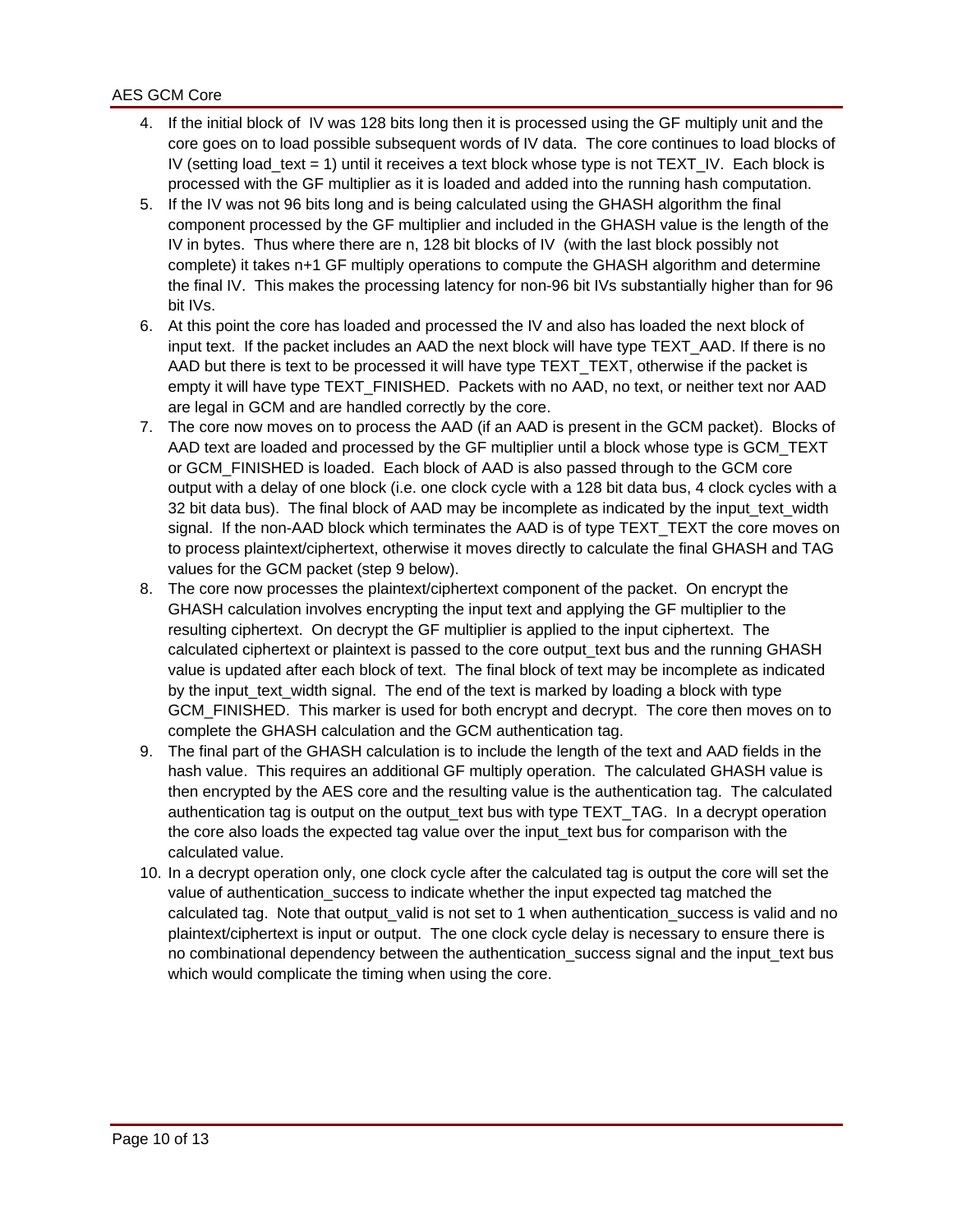## **Verification Methods**

Algotronix supplies a comprehensive VHDL testbench for the G3 core which supports the standard AESAVS test suite with additional vectors from the SP800-38A publication to test the various AES modes. The testbench allows simulation of the design source code and also post place and route timing simulation. The testbench can be used in Regression mode to confirm the functionality of the core against known 'golden' test vectors provided by Algotronix or in Qualification mode to generate response files from vectors supplied by a NIST approved certification laboratory. The AES testbench is supplied along with the GCM product so that customers can check the AES implementation thoroughly.

In the GCM product a second testbench is provided which tests the GCM specific functionality using the vectors provided in the GCM proposal document – all the test cases in the GCM proposal are implemented. Algotronix also produced a C implementation of GCM based on the well known opensource implementation of AES by Brian Gladman. This C program can generate GCM test vectors with random data and random numbers of bytes in the IV, AAD and TEXT fields in order to thoroughly test the core control logic. This testbench supplied with the core includes a file with several thousand random vectors generated by this program.

## **Recommended Design Experience**

It is recommended that the user is familiar with the VHDL language and with the Xilinx design flow and simulation tools. The core can also be instantiated inside a wrapper to allow use with a Verilog design flow.

It is also recommended that the user has a background in data security or takes appropriate advice when considering how to implement AES-GCM in a larger system.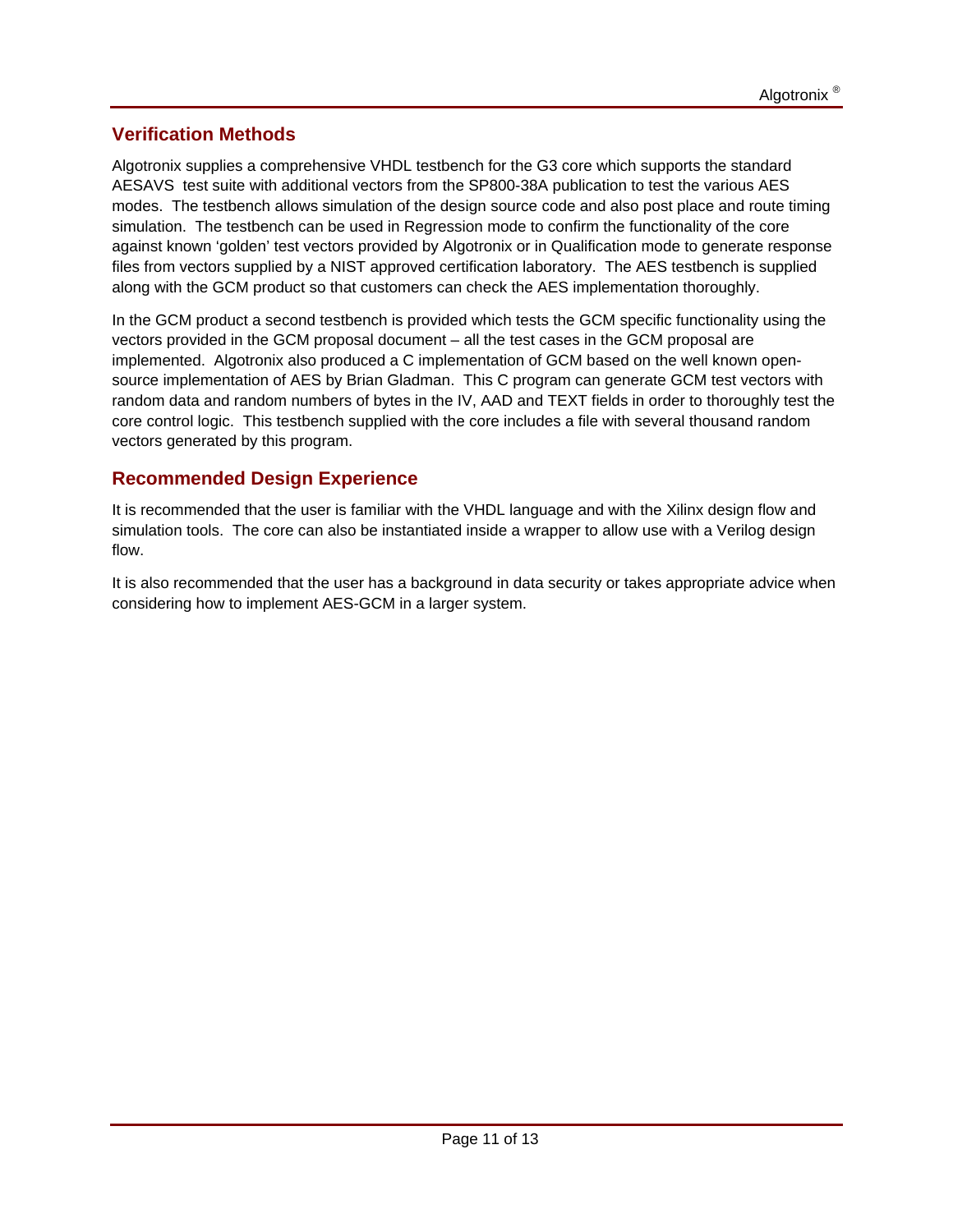### **Ordering Information**

This product is available directly from Algotronix under the terms of the SignOnce IP License. Please contact Algotronix for pricing and additional information about this product using the contact information on the front page of this datasheet. To learn more about the SignOnce IP License program, contact Algotronix or visit the web:

Email: commonlicense@xilinx.com URL: www.xilinx.com/ipcenter/signonce

### **Export Control**

Strong encryption technology such as AES is the subject of international export regulations. Algotronix is located in the United Kingdom and export of this core is regulated by the UK government.

The core is freely available within the European Union and in addition can be supplied immediately to the following countries: United States, Australia, New Zealand, Canada, Norway, Switzerland, Japan.

Export to other countries requires an export licence. The UK Department of Business, Enterprise and Regulatory Reform publishes information on their website (www.berr.gov.uk) which gives an indication of average export licence processing times for various countries and the percentage of licence requests which are granted. For many countries obtaining an export licence can be done relatively quickly and with only a small amount of additional paperwork.

It is the the responsibility of the customer to comply with all applicable requirements with respect to reexport of products containing the AES technology.

### **Related Information**

#### **Industry Information**

The AES standard documents FIPS197, SP800-38A and AESAVS, the original GCM proposal to NIST ("The Galois/Counter Mode of Operation (GCM)" by David McGrew and John Viega) and the NIST special publication SP800-38D document describing GCM mode are available from the National Institute of Standards and Technology, Computer Security Resouce Center website (www.csrc.nist.gov).

#### **Xilinx Programmable Logic**

For information on Xilinx programmable logic or development system software, contact your local Xilinx sales office, or:

Xilinx, Inc. 2100 Logic Drive San Jose, CA 95124 Phone: +1 408-559-7778 Fax: +1 408-559-7114 URL: www.xilinx.com